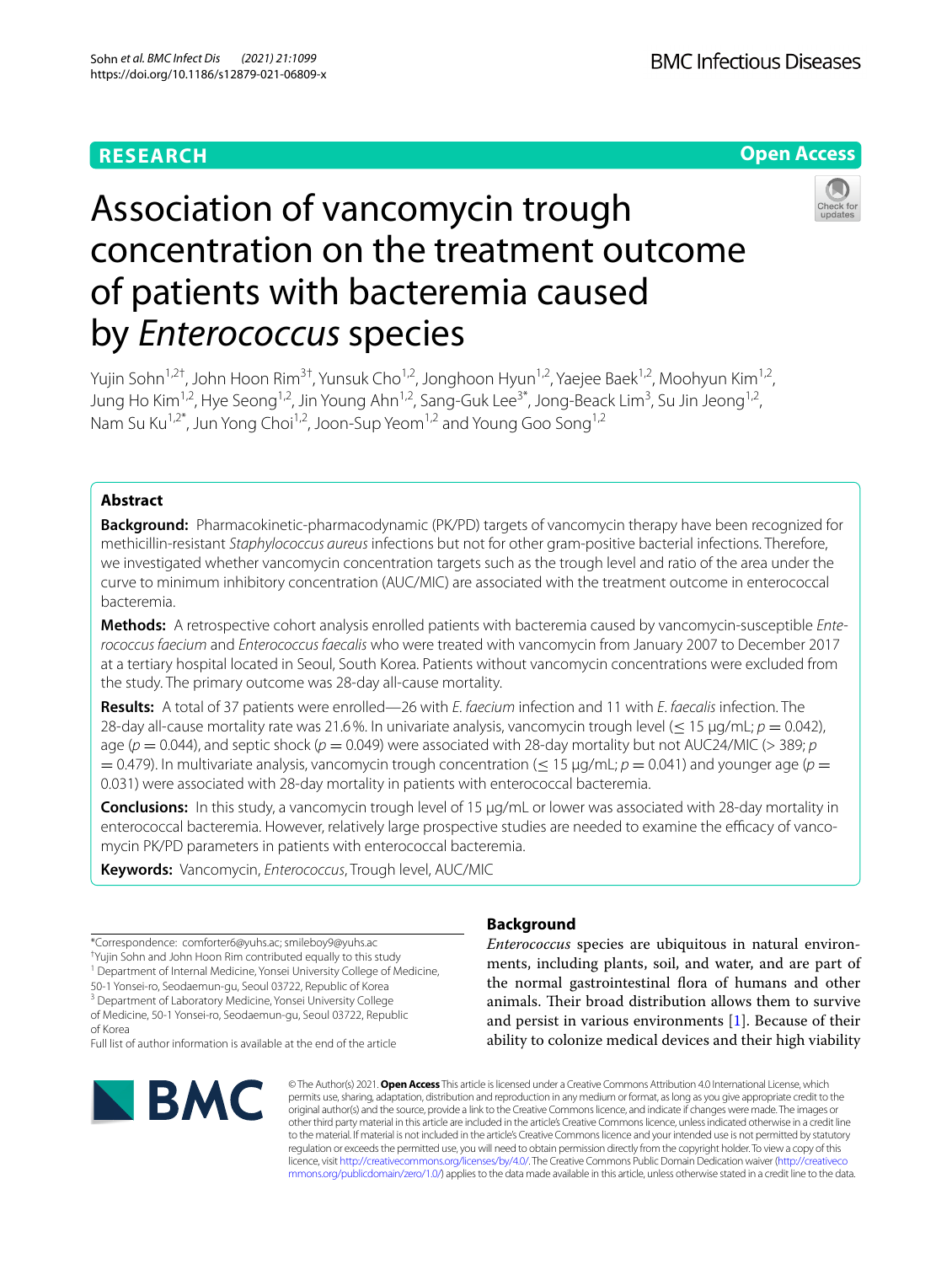in nosocomial environments, *Enterococcus* species are a major cause of hospital-acquired infections [\[2](#page-6-1)]. Enterococci are important nosocomial pathogens worldwide, accounting for 14% of all hospital-acquired infections in the United States between 2011 and 2014 [\[3](#page-6-2)]. *Enterococcus* species cause infections of the bloodstream, urinary tract, and surgical sites, *inter alia*. These infections can lead to infective endocarditis, urinary tract infections, bacteremia, peritonitis, and prosthetic joint infections. In many centers, the proportion of ampicillin-resistant *Enterococcus faecium* exceeds 70%. *Enterococcus faecalis* resistant to ampicillin is rare, but resistance rate is increasing in nosocomial infections and the rate of ampicillin-resistant *E. faecalis* is reported to be 1.8%; hence, the use of vancomycin is increasing [\[3](#page-6-2), [4\]](#page-6-3).

Vancomycin is the commonly used glycopeptide to treat aminopenicillin-resistant gram-positive bacteria [[5\]](#page-6-4). Because it has adverse efects such as nephrotoxicity, studies have examined the pharmacokinetics of vancomycin to minimize its toxicity and maximize its therapeutic effect  $[6]$  $[6]$ . The guidelines for vancomycin dosing strategies to assist clinicians and pharmacists have been revised. By attempting to implement therapeutic monitoring using current knowledge of vancomycin pharmacodynamics and in view of potential problems with efficacy, resistance, and toxicity, these guidelines are intended to improve patient outcomes [[7,](#page-6-6) [8](#page-6-7)]. Vancomycin is the drug of choice for methicillin-resistant *Staphylococcus aureus* (MRSA) infections [\[8](#page-6-7), [9\]](#page-6-8). The pharmacodynamic parameter that best predicts vancomycin efficacy in invasive MRSA infections is the ratio of the 24 h area under the concentration-time curve to minimum inhibitory concentration ( $AUC_{24}/MIC$ ) [\[10\]](#page-6-9). Serum vancomycin trough concentrations have been used as a surrogate marker for identifying an AUC<sub>24</sub>/MIC of  $\geq$  400 [\[11](#page-6-10)], although several recent studies found that the trough concentration poorly reflects the  $AUC_{24}/MIC$  target and that a high trough concentration increases the risk of nephrotoxicity [\[8](#page-6-7), [12](#page-6-11)].

To our knowledge, few studies have examined the target vancomycin concentration in the treatment of non-MRSA gram-positive infections, especially those caused by *Enterococcus* species. Therefore, we investigated whether vancomycin concentration targets such as the trough level and AUC/MIC are associated with the treatment outcome in patients with bacteremia caused by *Enterococcus* species.

## **Methods**

## **Study population and design**

A retrospective, single-center, cohort study was conducted at Severance Hospital, a 2400-bed, tertiary-care hospital in Seoul, South Korea. The electronic medical records of patients > 18 years of age with enterococcal bacteremia treated with vancomycin between January 1, 2007 and December 31, 2017 were reviewed. The age range of patients enrolled in this study was from 26 to 91 years. The exclusion criteria were as follows: presence of polymicrobial bacteremia, isolates resistant to vancomycin, missing trough vancomycin concentration, and vancomycin MIC data. Data collected from the patients' medical records included demographic characteristics, comorbidities, source of bacteremia, antimicrobial treatment data, duration of bacteremia, relapse of bacteremia, and mortality. The primary outcome was 28-day all-cause mortality. The study was approved by the Institutional Review Board (IRB) of the Yonsei University Health System Clinical Trial Center (4-2020-0161). All methods were carried out in accordance with relevant guidelines and regulations under Ethics approval. Since the study was retrospective and the study subjects were anonymized, the IRB waived the requirement for written informed consent from the patients.

## **Defnitions**

Bacteremia was defned as at least one positive blood culture with an identifable source and clinical manifestations consistent with bacteremia, or at least two separate blood cultures positive for *Enterococcus* species. Persistent blood stream infection was defned as the case when the bacteria were continuously identifed in two or more follow-up cultures after the frst positive *Enterococcus* blood culture [[13](#page-6-12)]. For patients with more than one episode of *Enterococcus* bacteremia, only the frst episode during the study period was included. The duration of bacteremia was defned as the number of days from the frst positive blood culture to the date of the frst negative *Enterococcus* blood culture. Relapse occurred if the cultures became negative for more than 2 days and then became positive within 90 days. Vancomycin-induced nephropathy (VIN) was defned as an increase in the serum creatinine level of  $\geq$  0.5 mg/dL, or a 50% increase from baseline in consecutive daily readings, or a decrease in the calculated creatinine level of 50% from baseline on 2 consecutive days in the absence of an alternative explanation  $[6]$  $[6]$ . The inappropriate empirical antibiotics use means that the empirical antibiotics used before identifcation of the bacteria is not suitable for the drug susceptibility test result. Community-acquired bacteremia is defned as bacteremia occurred within 48 h of hospitalization. And hospital-acquired bacteremia is a bacteremia occurred 48 h after admission.

## **Microbiological data**

The species in the clinical isolates were identified using the VITEK®2 system with GNI cards (bioMérieux,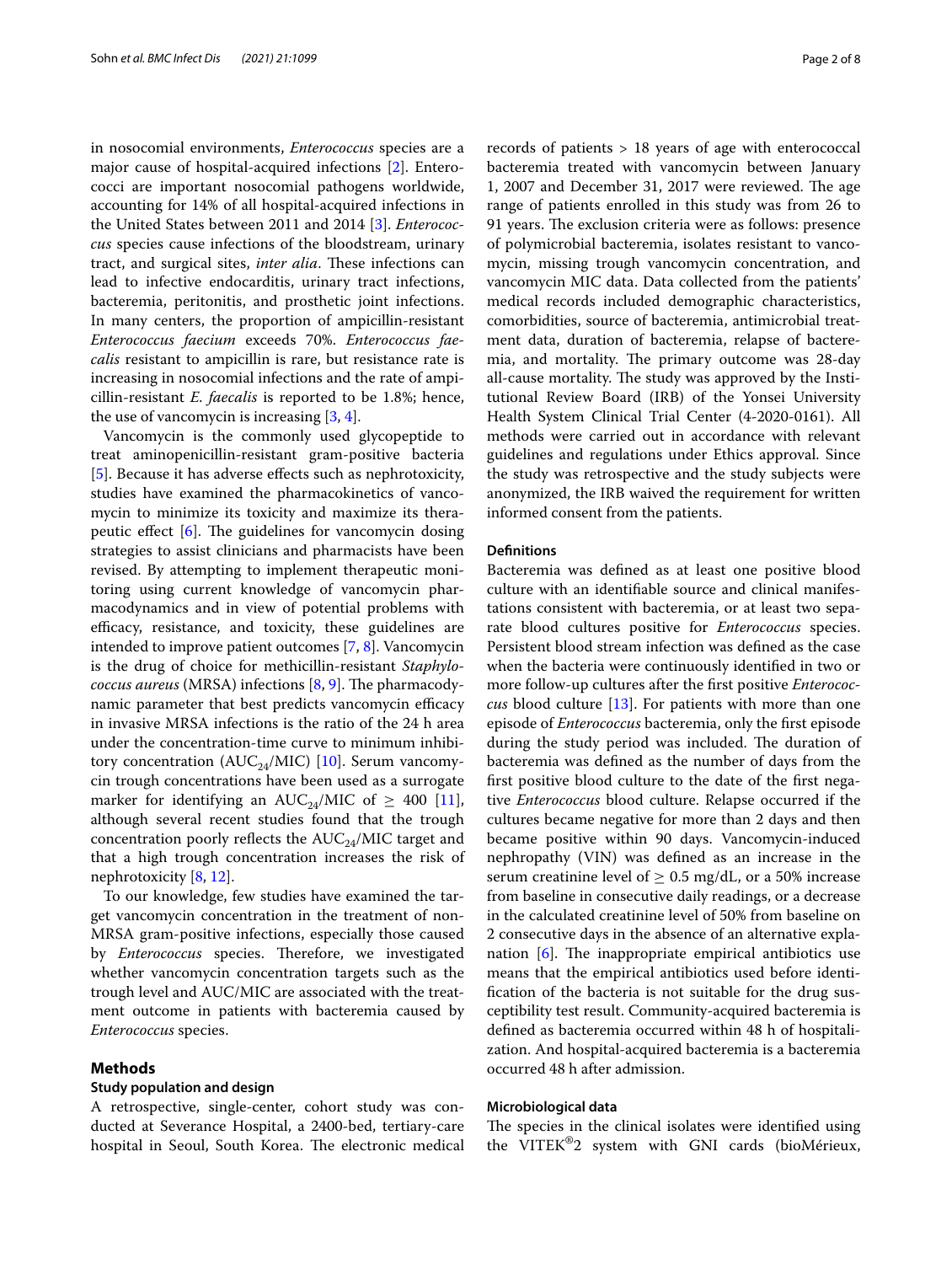Marcy-l'Étoile, France) until 2014 or Microfex MALDI-TOF mass spectrometry with Biotyper software 3.1 (Bruker Daltonics, Leipzig, Germany) after clinical adoption in 2014. Antimicrobial susceptibility tests were performed using the disk difusion method or a VITEK-2 N131 card (bioMérieux). The results were interpreted according to the Clinical and Laboratory Standards Institute guidelines [\[14\]](#page-6-13).

## **Vancomycin dosing and pharmacodynamics data**

To obtain trough concentrations, blood samples were collected immediately before the next vancomycin dose. Samples for peak concentrations were collected 1 h after intravenous vancomycin infusion was completed. Based on the hospital guidelines, all venous blood samples used to determine steady-state serum concentrations were obtained after administering at least four doses of vancomycin. The serum vancomycin concentrations were analyzed with a chemiluminescence microparticle immunoassay using an Architect automated immunochemistry analyzer (Abbott Labs, Chicago, IL, USA). All pharmacokinetic calculations and modeling were performed using the MW/Pharm software package (ver. 3.82; Mediware, Zuidhorn, the Netherlands). And the trough level used to categorize in this study was measured through the frst blood samples after at least four consecutive doses of vancomycin.

Demographic parameters, including weight, height, ethnicity, and sex, were imported from the hospital's electronic records. Renal function was estimated using the most recent serum creatinine level. Estimated curves were ftted using the default settings of the posterior Bayesian estimation after the simulation. The area under the curve (AUC) of the estimated vancomycin concentration was calculated in a chronological manner. Patients on renal dialysis were screened for additional creatinine concentrations.

## **Statistical analysis**

The relationships between the vancomycin trough concentration or the  $AUC_{24}/MIC$  and mortality in patients with *E*. *faecium* or *E. faecalis* bacteremia were analyzed using both continuous and categorical variables. The Kolmogorov-Smirnov test and Shapiro-Wilk test were conducted to verify the normality of the continuous variables. The independent  $t$ -test and the Mann–Whitney test were used to compare the continuous variables of the two groups. The chi-square test or Fisher's exact test were used to compare categorical variables. Potentially signifcant variables identifed in the univariate analysis were included in a multivariate logistic regression analysis to identify the risk factors associated with 28-day mortality. The Kaplan–Meier survival curve was used to compare mortality according to vancomycin trough concentrations. All statistical analyses were performed using SPSS Statistics ver. 25.0 (IBM Corp., Armonk, NY, USA).

## **Results**

A total of 209 patients had confrmed enterococcal bacteremia. Of these, 73 patients had polymicrobial bacteremia, 62 had vancomycin-resistant enterococci, and 37 did not perform therapeutic drug monitoring (TDM). Finally, 37 patients (22 men, 15 women; mean age, 60.4 years) were enrolled: 26 cases of *E*. *faecium* and 11 of *E. faecalis*. (Additional file [1:](#page-6-14) Table S1). The most common comorbidities were solid cancer (56.8%), followed by hypertension  $(40.5\%)$ , and diabetes mellitus  $(35.1\%)$ . The most common source of infection was biliary infection (40.5%), followed by peritonitis (21.6%).

The 28-day mortality rate was  $21.6\%$  (8/37). No signifcant diferences were found in the baseline characteristics, except for age (Table [1\)](#page-3-0). Vancomycin-induced nephropathy occurred in 6 of the 37 patients. In the MIC distributions for vancomycin, there were 3 cases of MIC 2 mg/L, 18 cases of MIC 1 mg/L, and 16 cases of MIC < 0.5 mg/L. The median value of  $AUC_{24}$  in this study was 474.21, the minimum value was 181.17, and the maximum was 1111.41.

In univariate analyses, vancomycin trough concentration ( $\leq 15 \,\mu$ g/mL) ( $p = 0.042$ ), age ( $p = 0.044$ ), and septic shock  $(p = 0.049)$  were associated with 28-day mortality. The proportion of patients achieving  $AUC_{24}/MIC \leq$ 389 did not differ between the two groups ( $p = 0.479$ ). In a multivariate analysis, vancomycin trough concentration ( $\leq$ 15 µg/mL) ( $p = 0.041$ ; odds ratio (OR), 119.013; 95% confdence interval (CI), [1.207–11732.690]), and younger age (*p* = 0.031; OR, 1.212; 95% CI, [1.018– 1.442]) were associated with mortality in patients with enterococcal bacteremia (Table [2](#page-4-0)). Moreover, in the Kaplan–Meier analysis, the group with vancomycin trough levels of 15 µg/mL or lower had a higher 28-day mortality (log rank  $= 0.027$ ) (Fig. [1](#page-4-1)).

## **Discussion**

In this study, we found that vancomycin trough concentration ( $\leq 15 \text{ µg/mL}$ ) was significantly associated with increased mortality in patients with *Enterococcus* bacteremia.

Many studies have examined pharmacokinetic/pharmacodynamic (PK/PD) parameters to maintain the efficiency of vancomycin and to minimize its adverse efects, but most of these studies have examined MRSA infection. Of the PK/PD parameters, the trough level and  $AUC_{24}$ / MIC have been reported to describe the efectiveness of vancomycin  $[15, 16]$  $[15, 16]$  $[15, 16]$  $[15, 16]$ . The clinical success and renal toxicity of vancomycin treatment are exposure-dependent and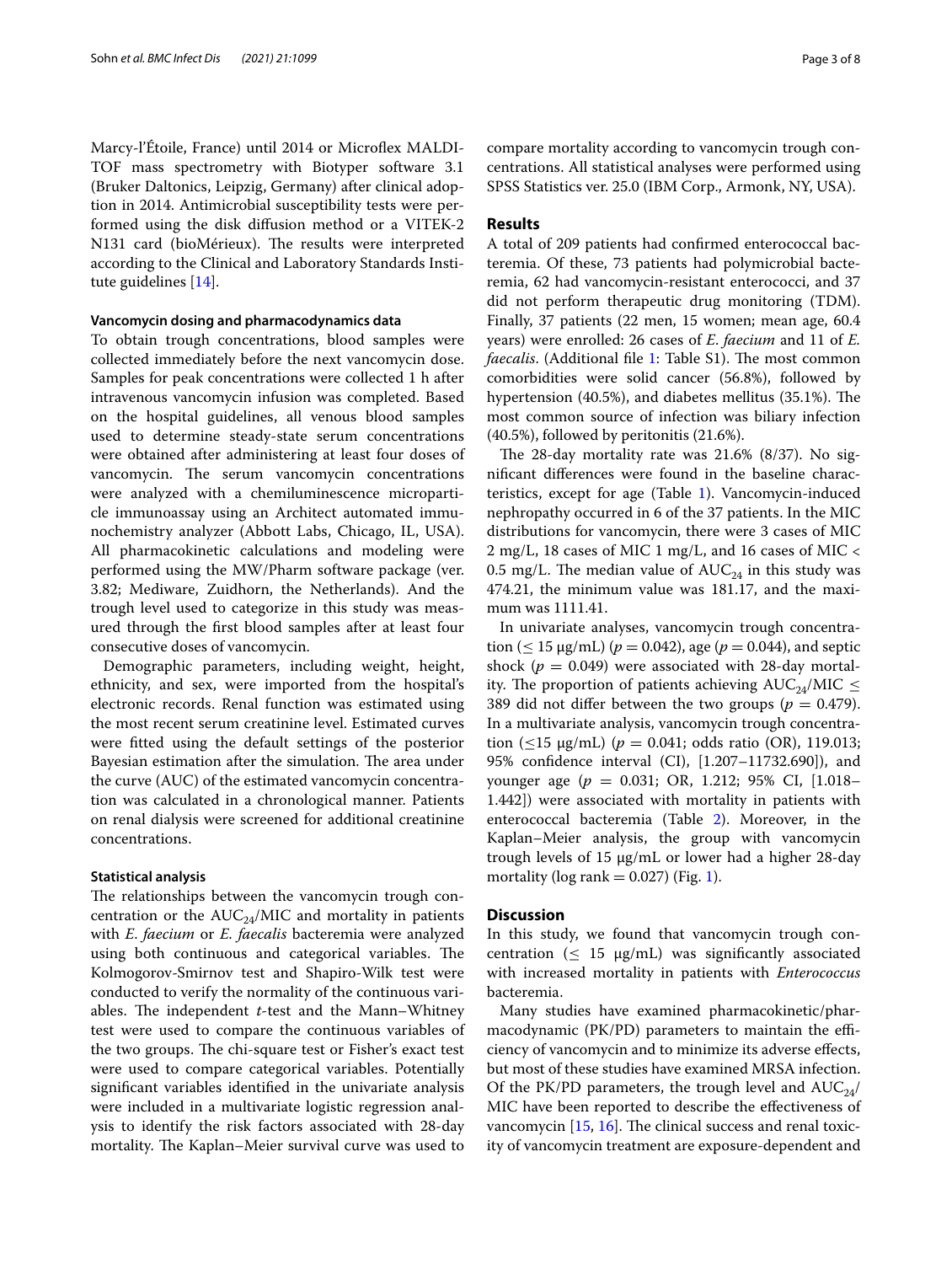# <span id="page-3-0"></span>**Table 1** Baseline demographic and clinical features of patients with enterococcal bacteremia

|                                                 |                    | 28-day all mortality   |                           |        |
|-------------------------------------------------|--------------------|------------------------|---------------------------|--------|
| <b>Characteristics</b>                          | Total ( $n = 37$ ) | Survivors ( $n = 29$ ) | Non-survivors ( $n = 8$ ) | Pvalue |
| Demographics                                    |                    |                        |                           |        |
| Age (year, mean±SD)                             | $60.5 \pm 13.2$    | $62.8 \pm 2.3$         | $52.3 \pm 4.4$            | 0.044  |
| BMI (mean±SD)                                   | $21.4 \pm 3.1$     | $21.2 \pm 0.6$         | $22.4 \pm 1.1$            | 0.323  |
| Male (%)                                        | 22 (59.5)          | 18(62.1)               | 4(50.0)                   | 0.412  |
| Community AB (%)                                | 9(24.3)            | 7(24.1)                | 2(25.0)                   | 0.643  |
| Hospital AB (%)                                 | 28 (75.7)          | 22 (75.9)              | 6(75.0)                   | 0.643  |
| Comorbidities (%)                               |                    |                        |                           |        |
| Solid cancer                                    | 21 (56.8)          | 17 (58.6)              | 4(50.0)                   | 0.483  |
| <b>HTN</b>                                      | 15(40.5)           | 11(37.9)               | 4(50.0)                   | 0.412  |
| <b>DM</b>                                       | 13(35.1)           | 11 (37.9)              | 2(25.0)                   | 0.408  |
| Chronic liver disease                           | 11 (29.7)          | 8(27.6)                | 3(37.5)                   | 0.444  |
| Organ transplantation                           | 9(24.3)            | 7(24.1)                | 2(25.0)                   | 0.643  |
| Chronic renal disease                           | 9(24.3)            | 6(20.7)                | 3(37.5)                   | 0.292  |
| Cerebrovascular disease                         | 7(18.9)            | 6(20.7)                | 1(12.5)                   | 0.521  |
| Cardiovascular disease                          | 6(16.2)            | 5(17.2)                | 1(12.5)                   | 0.613  |
| Hematologic malignancies                        | 4(10.8)            | 3(10.3)                | 1(12.5)                   | 0.640  |
| ${\sf CHF}$                                     | 3(8.1)             | 2(6.9)                 | 1(12.5)                   | 0.530  |
| Hemiplegia                                      | 2(5.4)             | 2(6.9)                 | 0(0.0)                    | 0.610  |
| PAOD                                            | 1(2.7)             | 0(0.0)                 | 1(12.5)                   | 0.216  |
| ILD                                             | 1(2.7)             | 1(3.4)                 | 0(0.0)                    | 0.784  |
| Antibiotic use in 30 day (%)                    | 27 (73.0)          | 22 (75.9)              | 5(62.5)                   | 0.367  |
| Steroid use in 30 day (%)                       | 16(43.2)           | 12(41.4)               | 4(50.0)                   | 0.483  |
| Anticancer drug use in 30 day (%)               | 9(24.3)            | 7(24.1)                | 2(25.0)                   | 0.643  |
| Immunosuppressant use in 30 day (%)             | 9(24.3)            | 7(24.1)                | 2(25.0)                   | 0.643  |
| Vancomycin induced AKI (%)                      | 6(16.2)            | 4(13.8)                | 2(25.0)                   | 0.591  |
| Septic shock (%)                                | 8(21.6)            | 4(13.8)                | 4(50.0)                   | 0.049  |
| Source of bacteremia (%)                        |                    |                        |                           |        |
| Biliary                                         | 15(40.5)           | 12 (41.4)              | 3(37.5)                   | 0.588  |
| Peritonitis                                     | 8(21.6)            | 7(24.1)                | 1(12.5)                   | 0.435  |
| UTI                                             | 1(2.7)             | 0(0.0)                 | 1(12.5)                   | 0.216  |
| Skin                                            | 1(2.7)             | 1(3.4)                 | 0(0.0)                    | 0.784  |
| <b>CRBSI</b>                                    | 1(2.7)             | 1(3.4)                 | 0(0.0)                    | 0.784  |
| Foreign device                                  | 1(2.7)             | 1(3.4)                 | 0(0.0)                    | 0.784  |
| Others                                          | 2(5.4)             | 1(3.4)                 | 1(12.5)                   | 0.390  |
| Primary                                         | 8(21.6)            | 6(20.7)                | 2(25.0)                   | 0.565  |
| ICU stay (%)                                    | 14 (37.8)          | 10(34.5)               | 4(50.0)                   | 0.343  |
| SOFA score (mean±SD)                            | $7.0 \pm 4.8$      | $6.2 \pm 0.8$          | $9.9 \pm 1.9$             | 0.056  |
| Persistent BSI (%)                              | 18 (48.6)          | 15(51.7)               | 3(37.5)                   | 0.379  |
| Recurrence of same BSI (%)                      | 5(13.5)            | 5(17.2)                | 0(0.0)                    | 0.272  |
| Initial empirical inappropriate antibiotics (%) | 16(43.2)           | 13 (44.8)              | 3(37.5)                   | 0.517  |
| Combination therapy (%)                         | 8(21.6)            | 6(20.7)                | 2(25.0)                   | 0.565  |
| PK/PD parameter (%)                             |                    |                        |                           |        |
| Trough level $\leq$ 15 µg/mL                    | 19 (51.4)          | 12 (41.4)              | 7(87.5)                   |        |
| Trough level>15 µg/mL                           | 18 (48.6)          | 17 (58.6)              | 1(12.5)                   | 0.042  |
| $AUC_{24}/MIC \leq 389$                         | 7(18.9)            | 5(17.2)                | 2(25.0)                   |        |
| AUC <sub>24</sub> /MIC>389                      | 30(81.1)           | 24 (82.8)              | 6(75.0)                   | 0.479  |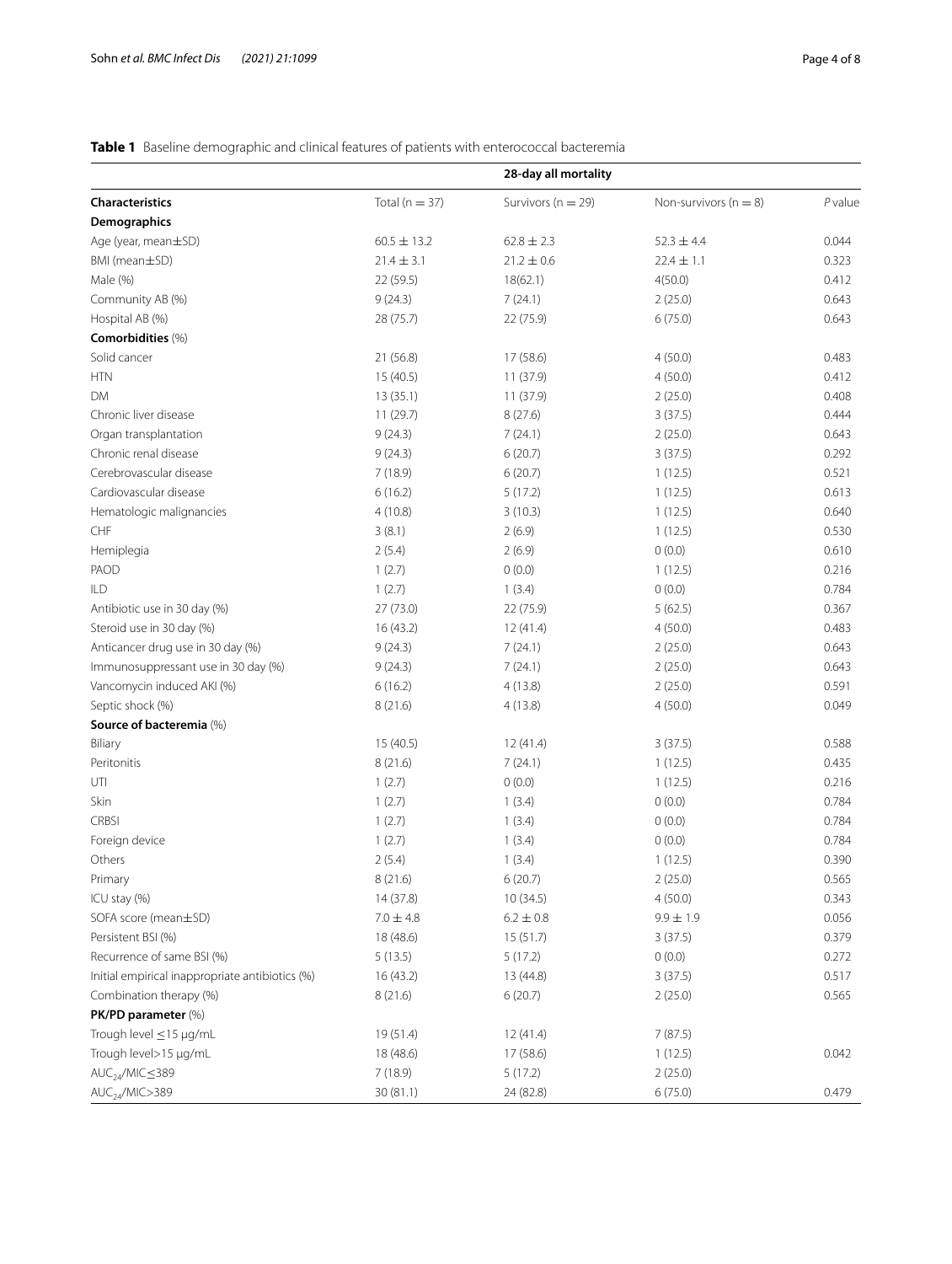## **Table 1** (continued)

#### **28-day all mortality**

BMI, body mass index; Community AB, Community acquired bacteremia; Hospital AB, Hospital acquired bacteremia; HTN, hypertension; DM, diabetes mellitus; CHF, congestive heart failure; PAOD peripheral arterial occlusive disease; ILD, interstitial lung disease; AKI. Acute kidney disease, UTI, urinary tract infection; CRBSI, catheter-related blood stream infection; BSI, blood stream infection, AUC, area under curve; MIC minimum inhibitory concentra‑ tion; Other cases of bacteremia include infective endocarditis

Continuous variables are shown as the mean  $\pm$  standard deviation (SD) and categorical variables, as numbers (percentage)

<span id="page-4-0"></span>**Table 2** Multivariate logistic regression analysis for factors associated with 28-day mortality

| <b>Variables</b>                              | ΟR      | 95 % CI           | p value |  |
|-----------------------------------------------|---------|-------------------|---------|--|
|                                               |         |                   |         |  |
| Younger age                                   | 1.212   | $1.018 - 1.442$   | 0.031   |  |
| Vancomycin trough<br>$level \leq 15 \mu q/mL$ | 119.013 | 1.207~11732.690   | 0.041   |  |
| Septic shock                                  | 18.369  | $0.997 - 338.574$ | 0.050   |  |

OR, odds ratio; CI, confdence interval

characterized by the  $AUC_{24}$ . The exact range targeted by clinicians is influenced by the  $AUC_{24}$  estimation and bacterial MIC [\[15](#page-6-15), [17\]](#page-6-17). Using AUC-based vancomycin therapeutic drug monitoring (TDM) helps to individualize the estimation of the  $AUC_{24}/MIC$  and minimize the risk of toxicity due to unnecessary overexposure.

Although trough concentration is a known surrogate marker for  $AUC_{24}/MIC$ , the method using only troughbased vancomycin TDM is controversial for several reasons. First, the vancomycin trough concentration

poorly characterizes the  $AUC_{24}$ , and adequate vancomycin  $AUC_{24}$  levels can be obtained at trough concentrations < 15 mg/L. Vancomycin-associated nephrotoxicity also increases when the vancomycin trough concentration is  $>15$  mg/L. These factors provide evidence for an AUC-based approach to vancomycin TDM  $[18]$  $[18]$ . Thus, according to the Infectious Diseases Society of America guidelines, the trough level does not correlate well with the AUC, and trough-only monitoring with a target of  $15-20 \mu g/mL$  is no longer recommended based on its efficacy in patients with MRSA infections  $[10]$ . However, because it may be difficult to determine the  $AUC_{24}/MIC$ in a clinical setting, trough serum concentrations are still monitored clinically. Moreover, there is insufficient evidence to recommend whether trough level-only or AUC/ MIC-guided vancomycin monitoring should be used for patients with non-MRSA infections.

In one study of PK/PD determinants of vancomycin efficacy in enterococcal bacteremia, a vancomycin AUC/MIC  $\geq$  389 achieved within 72 h was associated with reduced mortality. However, the study found that

<span id="page-4-1"></span>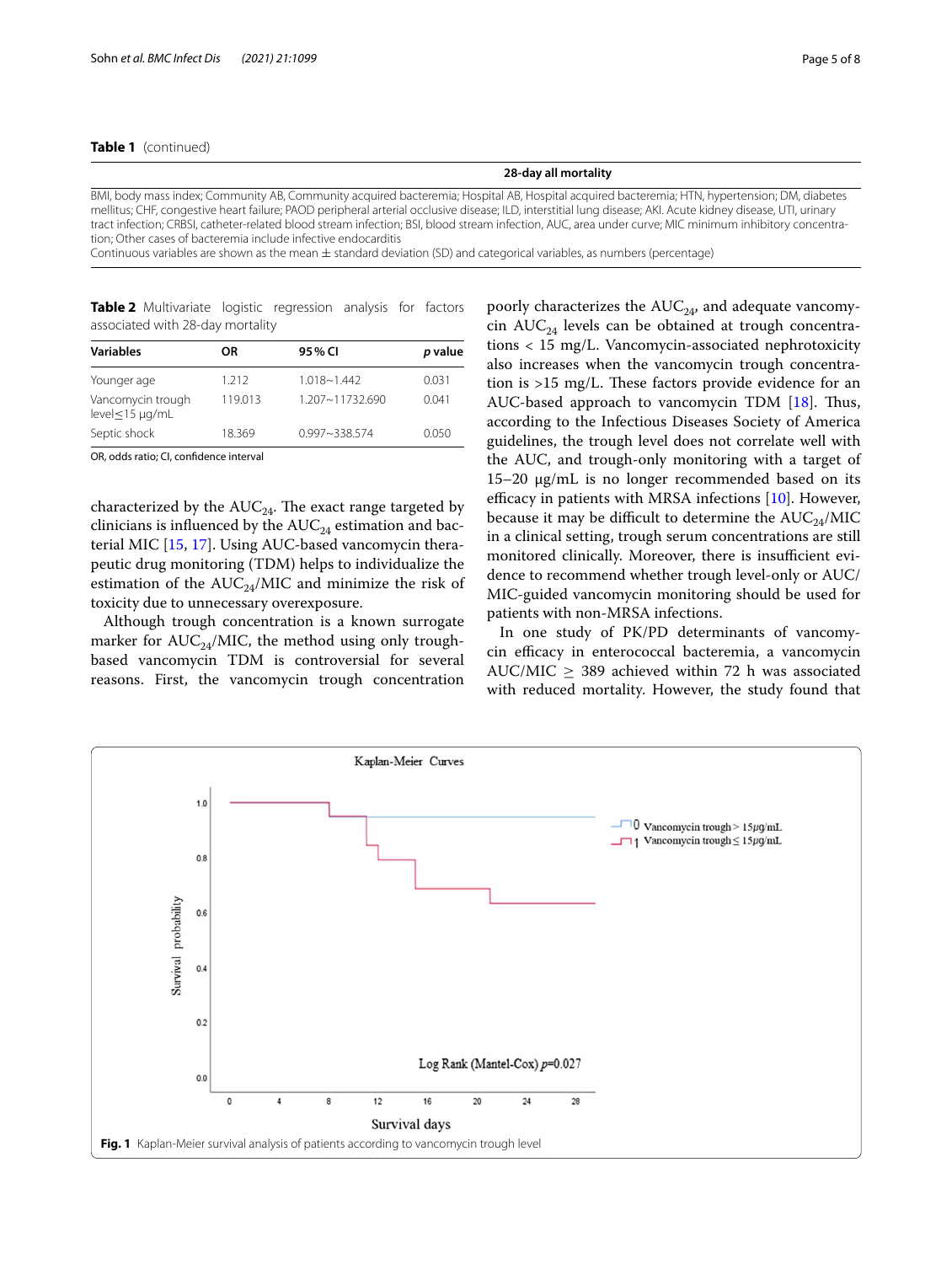vancomycin trough concentrations difered signifcantly between survivors and non-survivors [[19](#page-6-19)]. Accord-ing to Nakamura et al. [\[20](#page-6-20)] neither the  $AUC_{24}/MIC$  nor the trough concentration of vancomycin is signifcantly associated with mortality in patients with *E*. *faecium* bacteremia. The trough concentration was higher in nonsurvivors than in survivors, and  $AUC_{24}/MIC$  did not differ signifcantly between non-survivors and survivors.

In our study, vancomycin trough levels of  $15 \mu g/mL$ or lower were associated with mortality in patients with enterococcal bacteremia, but the  $AUC_{24}/MIC$  was not. Zelenitsky et al. reported that the survival rate was higher when the vancomycin trough concentration was maintained above 15 mg/L than when low trough concentrations were maintained [\[21](#page-7-0)]. In addition, Kullar et al. reported that the vancomycin treatment period was signifcantly shorter in the group in which the vancomycin trough concentration was higher than the group to which the vancomycin trough concentration was applied at 5 to 20 mg/L, and the rate at which the bacteria were negatively converted was also found to be signifcantly higher in the group that maintained the higher trough concentration [\[22](#page-7-1)]. According to a meta-analysis comparing high and low vancomycin serum trough regimen groups with gram-positive bacterial infections, there was no signifcant diference between the two in all-cause mortality or risk of clinical failure; however, a subgroup analysis confrmed that treatment failure was reduced in high vancomycin trough regimen groups  $[23]$  $[23]$  $[23]$ . Therefore, in enterococcal bacteremia, the trough level may be a good parameter for monitoring the therapeutic efects of vancomycin.

All enterococcal BSIs treated with vancomycin were included in this study to examine the therapeutic efect of vancomycin on Enterococcus species. Therefore, strains susceptible to ampicillin were added in this study. In most cases, vancomycin was used for ampicillin-susceptible Enterococcus species when beta-lactam antibiotics could not be used due to its side efects, or was used without checking the results of antimicrobial susceptibility tests. Ampicillin is the preferred antibiotic used to treat ampicillin-sensitive enterococcal infections. However, according to several studies comparing the therapeutic efects of beta-lactam antibiotics and vancomycin on ampicillin-susceptible enterococcal BSI, there was no significant difference in mortality  $[24]$  $[24]$  $[24]$ . Therefore, when needed, or when beta-lactam antibiotics are difficult to use, vancomycin can be considered as a treatment option for ampicillin-susceptible strains.

An important concern when using vancomycin is the occurrence of acute kidney injury. A higher vancomycin trough concentration increases the risk of VIN [[20,](#page-6-20) [25](#page-7-4)]. Although most vancomycin-induced nephrotoxic events are reversible, many studies support there is increased mortality from AKI of any cause, including vancomycininduced nephropathy [[26\]](#page-7-5). While 6 of our 37 patients developed VIN, it was not statistically related to trough concentration ( $p = 0.09$ ) or 28-day mortality. ( $p = 0.446$ ).

In this study, mortality was higher at younger ages. Aging process causes structural and functional changes in multiple organ systems, especially the kidneys, and is known to afect PK/PD of drugs by causing changes in body composition, drug absorption, distribution, and clearance  $[27]$  $[27]$ . These changes may have affected the patient's prognosis or treatment outcome.

This study has several limitations that are inherent to its retrospective design. As with any observational study, there remains a possibility that unmeasured confounders infuenced our fndings. According to several studies, it is well known that sepsis or septic shock afects drug absorption, distribution and other pharmacological processes due to pathophysiological changes such as decreased perfusion to body organs, interstitial edema or increased capillary permeability  $[28]$ . Therefore, the PK/ PD alterations may not have been refected depending on the patients' disease severity. In addition, in the early stage of sepsis, extravascular volume expansion with fuid loading and capillary leak causes a change in volume distribution, which can cause hyperfltration in the kidney and lead to an alteration of drug concentration. Thereby, it may have afected the prognosis of non-survivors with low trough levels. For these reasons, we cannot exclude the possibility that residual bias afected our fndings. Another limitation of this study was that only patients with bacteremia were enrolled, and patients with nonbacteremic sepsis were not analyzed. In addition, the single-center nature of a referral tertiary hospital leads to selection bias in severe cases admitted to our hospital. A multicenter study with a larger sample size is needed.

## **Conclusions**

In conclusion, a vancomycin trough level of 15 µg/mL or lower was signifcantly associated with 28-day mortality in patients with enterococcal bacteremia. However, larger prospective studies are needed to examine the association of vancomycin PK/PD parameters for treating other gram-positive pathogens, especially *Enterococcus* species.

#### **Abbreviations**

AUC: Area under the concentration-time curve; MIC: Minimal inhibitory concentration; PK: Pharmacokinetics; PD: Pharmacodynamics; TDM: Therapeutic drug monitoring; VIN: Vancomycin-induced nephropathy.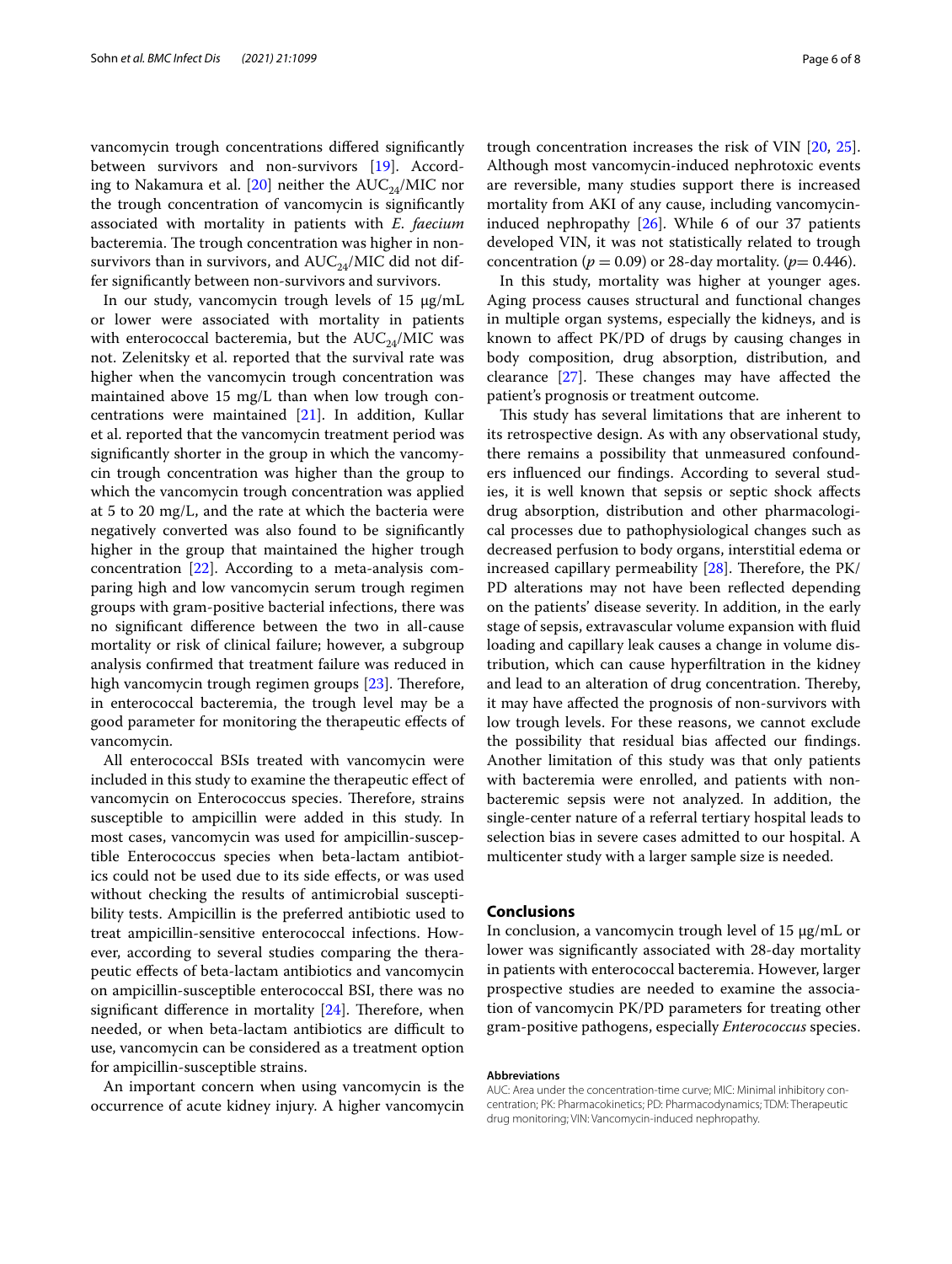## **Supplementary Information**

The online version contains supplementary material available at [https://doi.](https://doi.org/10.1186/s12879-021-06809-x) [org/10.1186/s12879-021-06809-x.](https://doi.org/10.1186/s12879-021-06809-x)

<span id="page-6-14"></span>**Additional fle 1: Table S1.** Baseline characteristics and clinical features according to Enterococcus species in patients with enterococcal bacteremia.

#### **Acknowledgements**

Not applicable.

#### **Authors' contributions**

Conceptualization:NSK, S-GL. Data collection: YS. Data analysis and interpreta‑ tion: YS, JHR, NSK,S-GL. Supervision: YC, JH, YB, MK, JHK, HS, JYA, J-BL, SJJ, JYC, J-SY,YGS. Writing-original draft: YS, JHR. Writing-review and editing: NSK, S-GL. All authors read and approved the fnal manuscript.

#### **Funding**

The authors received no fnancial support for the research, authorship, and/or publication of this article.

#### **Availability of data and materials**

All datasets generated during the current study are available from the corresponding author on reasonable request.

## **Declarations**

### **Ethics approval and consent to participate**

All methods were carried out in accordance with relevant guidelines and regulations under Ethics approval. The study was approved by the Institutional Review Board (IRB) of the Yonsei University Health System Clinical Trial Center (4-2020-0161). The study was retrospective and the study subjects were anonymized, the IRB waived the requirement for written informed consent from the patients.

#### **Consent for publication**

Individual cannot be identifed and therefore consent for publication is not required.

#### **Competing interests**

The authors declare no potential competing interests with respect to the research, authorship, and publication of this article.

#### **Author details**

<sup>1</sup> Department of Internal Medicine, Yonsei University College of Medicine, 50-1 Yonsei-ro, Seodaemun-gu, Seoul 03722, Republic of Korea. <sup>2</sup>AIDS Research Institute, Yonsei University College of Medicine, Seoul, South Korea. <sup>3</sup> Department of Laboratory Medicine, Yonsei University College of Medicine, 50‑1 Yonsei-ro, Seodaemun-gu, Seoul 03722, Republic of Korea.

## Received: 20 June 2021 Accepted: 20 October 2021 Published online: 26 October 2021

#### **References**

- <span id="page-6-0"></span>1. Lebreton F, Willems RJL, Gilmore MS. Enterococcus Diversity, Origins in Nature, and Gut Colonization. In: Gilmore MS, Clewell DB, Ike Y, Shankar N, editors. Enterococci: From Commensals to Leading Causes of Drug Resistant Infection. Boston; 2014.
- <span id="page-6-1"></span>2. Ryu BH, Hong J, Jung J, Kim MJ, Sung H, Kim MN, Chong YP, Kim SH, Lee SO, Kim YS, et al. Clinical characteristics and treatment outcomes of Enterococcus durans bacteremia: a 20-year experience in a tertiary care hospital. Eur J Clin Microbiol Infect Dis. 2019;38(9):1743–51.
- <span id="page-6-2"></span>3. Weiner LM, Webb AK, Limbago B, Dudeck MA, Patel J, Kallen AJ, Edwards JR, Sievert DM. Antimicrobial-Resistant Pathogens Associated With Healthcare-Associated Infections: Summary of Data Reported to the National Healthcare Safety Network at the Centers for Disease

Control and Prevention, 2011–2014. Infect Control Hosp Epidemiol. 2016;37(11):1288–301.

- <span id="page-6-3"></span>4. Garcia-Solache M, Rice LB. The Enterococcus: a Model of Adaptability to Its Environment. Clin Microbiol Rev. 2019;32:2.
- <span id="page-6-4"></span>5. Clark L, Skrupky LP, Servais R, Brummitt CF, Dilworth TJ. Examining the Relationship Between Vancomycin Area Under the Concentration Time Curve and Serum Trough Levels in Adults With Presumed or Documented Staphylococcal Infections. Ther Drug Monit. 2019;41(4):483–8.
- <span id="page-6-5"></span>6. Rybak M, Lomaestro B, Rotschafer JC, Moellering R, Jr., Craig W, Billeter M, Dalovisio JR, Levine DP. Therapeutic monitoring of vancomycin in adult patients: a consensus review of the American Society of Health-System Pharmacists, the Infectious Diseases Society of America, and the Society of Infectious Diseases Pharmacists. Am J Health Syst Pharm. 2009;66(1):82–98.
- <span id="page-6-6"></span>7. Holmes NE, Turnidge JD, Munckhof WJ, Robinson JO, Korman TM, O'Sullivan MV, Anderson TL, Roberts SA, Warren SJ, Gao W, et al. Vancomy‑ cin AUC/MIC ratio and 30-day mortality in patients with Staphylococcus aureus bacteremia. Antimicrob Agents Chemother. 2013;57(4):1654–63.
- <span id="page-6-7"></span>8. Hale CM, Seabury RW, Steele JM, Darko W, Miller CD. Are Vancomycin Trough Concentrations of 15 to 20 mg/L Associated With Increased Attainment of an AUC/MIC >/= 400 in Patients With Presumed MRSA Infection? J Pharm Pract. 2017;30(3):329–35.
- <span id="page-6-8"></span>Makmor-Bakry M, Ahmat A, Shamsuddin A, Lau CL, Ramli R. Association between single trough-based area under the curve estimation of vancomycin and treatment outcome among methicillin-resistant Staphylococcus aureus bacteremia patients. Anaesthesiol Intensive Ther. 2019;51(3):218–23.
- <span id="page-6-9"></span>10. Rybak MJ, Le J, Lodise TP, Levine DP, Bradley JS, Liu C, Mueller BA, Pai MP, Wong-Beringer A, Rotschafer JC, et al. Therapeutic monitoring of vanco‑ mycin for serious methicillin-resistant Staphylococcus aureus infections: A revised consensus guideline and review by the American Society of Health-System Pharmacists, the Infectious Diseases Society of America, the Pediatric Infectious Diseases Society, and the Society of Infectious Diseases Pharmacists. Am J Health Syst Pharm. 2020;77(11):835–64.
- <span id="page-6-10"></span>11. Neely MN, Kato L, Youn G, Kraler L, Bayard D, van Guilder M, Schumitzky A, Yamada W, Jones B, Minejima E. Prospective trial on the use of trough concentration versus area under the curve to determine therapeutic vancomycin dosing. Antimicrob Agents Chemother. 2018;62:2.
- <span id="page-6-11"></span>12. Neely MN, Youn G, Jones B, Jelliffe RW, Drusano GL, Rodvold KA, Lodise TP. Are vancomycin trough concentrations adequate for optimal dosing? Antimicrob Agents Chemother. 2014;58(1):309–16.
- <span id="page-6-12"></span>13. Horan TC, Andrus M, Dudeck MA. CDC/NHSN surveillance defnition of health care-associated infection and criteria for specific types of infections in the acute care setting. Am J Infect Control. 2008;36(5):309–32.
- <span id="page-6-13"></span>14. Clinical and laboratory standards institute. Performance standards for antimicrobial susceptibility testing. Clinical and laboratory standards institute; 2019. [https://www.google.com/url?sa](https://www.google.com/url?sa=t&rct=j&q=&esrc=s&source=web&cd=&ved=2ahUKEwiSw6zK3urqAhVX62EKHTOIATMQFjABegQIARAB&url=https%3A%2F%2Fclsi.org%2Fmedia%2F2663%2Fm100ed29_sample.pdf&usg=AOvVaw0bK-ZFDfbqRfzJz03o_pWy)=t&rct=j&q=&esrc=s& source=web&cd=&ved=[2ahUKEwiSw6zK3urqAhVX62EKHTOIATMQFj](https://www.google.com/url?sa=t&rct=j&q=&esrc=s&source=web&cd=&ved=2ahUKEwiSw6zK3urqAhVX62EKHTOIATMQFjABegQIARAB&url=https%3A%2F%2Fclsi.org%2Fmedia%2F2663%2Fm100ed29_sample.pdf&usg=AOvVaw0bK-ZFDfbqRfzJz03o_pWy) ABegQIARAB&url=[https%3A%2F%2Fclsi.org%2Fmedia%2F2663%2Fm10](https://www.google.com/url?sa=t&rct=j&q=&esrc=s&source=web&cd=&ved=2ahUKEwiSw6zK3urqAhVX62EKHTOIATMQFjABegQIARAB&url=https%3A%2F%2Fclsi.org%2Fmedia%2F2663%2Fm100ed29_sample.pdf&usg=AOvVaw0bK-ZFDfbqRfzJz03o_pWy) 0ed29\_sample.pdf&usg=[AOvVaw0bK-ZFDfbqRfzJz03o\\_pWy.](https://www.google.com/url?sa=t&rct=j&q=&esrc=s&source=web&cd=&ved=2ahUKEwiSw6zK3urqAhVX62EKHTOIATMQFjABegQIARAB&url=https%3A%2F%2Fclsi.org%2Fmedia%2F2663%2Fm100ed29_sample.pdf&usg=AOvVaw0bK-ZFDfbqRfzJz03o_pWy) Accessed 26 July 2020.
- <span id="page-6-15"></span>15. Holmes NE, Tong SY, Davis JS, van Hal SJ. Treatment of methicillin-resistant Staphylococcus aureus: vancomycin and beyond. Semin Respir Crit Care Med. 2015;36(1):17–30.
- <span id="page-6-16"></span>16. Rybak MJ. The pharmacokinetic and pharmacodynamic properties of vancomycin. Clin Infect Dis. 2006;42 Suppl 1:S35-9.
- <span id="page-6-17"></span>17. Alvarez R, Lopez Cortes LE, Molina J, Cisneros JM, Pachon J. Optimizing the Clinical Use of Vancomycin. Antimicrob Agents Chemother. 2016;60(5):2601–9.
- <span id="page-6-18"></span>18. Mogle BT, Steele JM, Seabury RW, Dang UJ, Kufel WD. Implementation of a two-point pharmacokinetic AUC-based vancomycin therapeutic drug monitoring approach in patients with methicillin-resistant Staphylococcus aureus bacteraemia. Int J Antimicrob Agents. 2018;52(6):805–10.
- <span id="page-6-19"></span>19. Jumah MTB, Vasoo S, Menon SR, De PP, Neely M, Teng CB. Pharmacokinetic/Pharmacodynamic Determinants of Vancomycin Efficacy in Enterococcal Bacteremia. Antimicrob Agents Chemother. 2018;62:3.
- <span id="page-6-20"></span>20. Nakakura I, Sakakura K, Imanishi K, Sako R, Yamazaki K. Association between vancomycin pharmacokinetic/pharmacodynamic parameters, patient characteristics, and mortality in patients with bacteremia caused by vancomycin-susceptible Enterococcus faecium: a single-center retrospective study. J Pharm Health Care Sci. 2019;5:8.